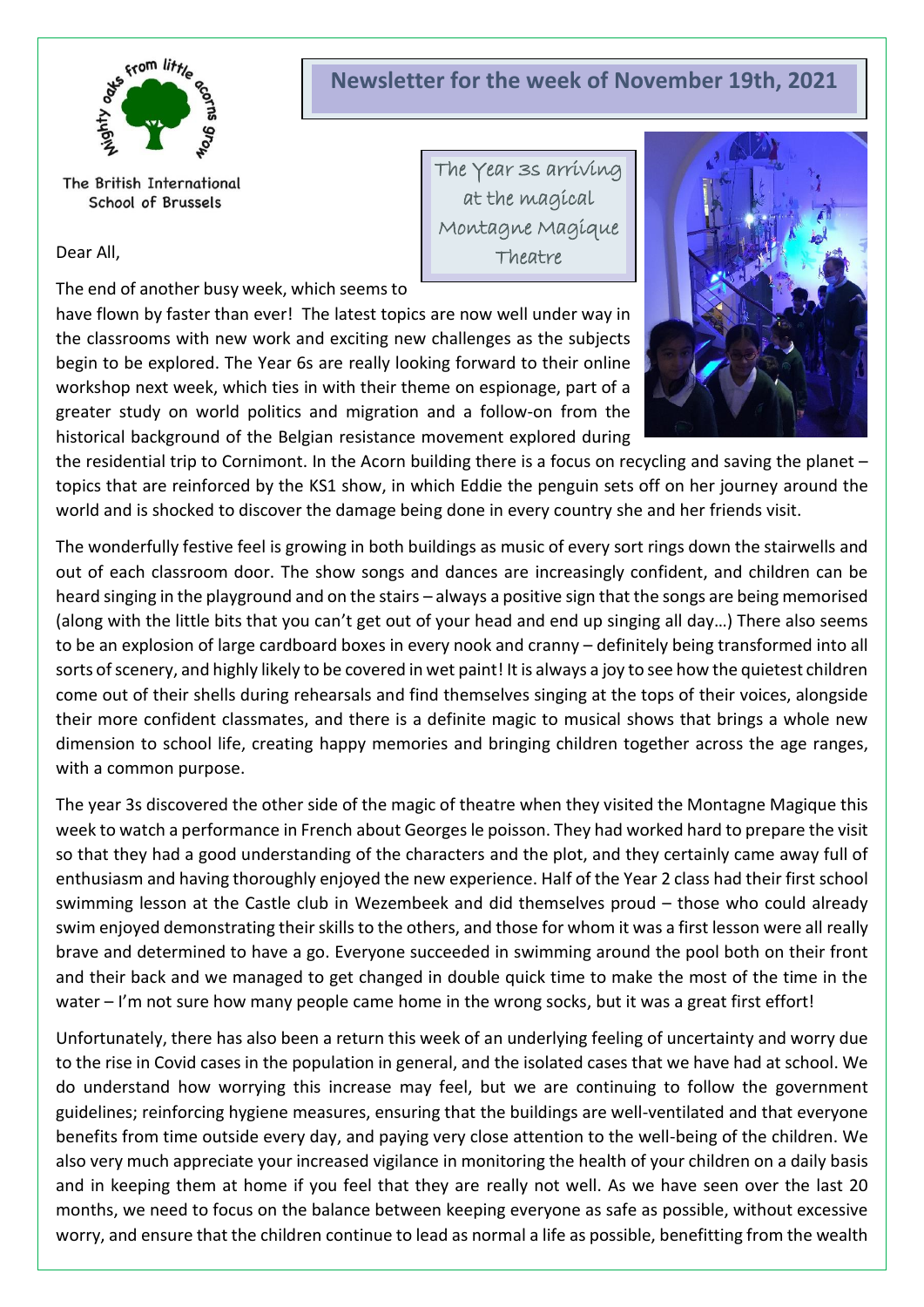of experiences and enriching activities that life at school can provide, without themselves being burdened by the anxieties of society at large. We have managed the intense ups and downs since the pandemic began, and I am sure we will continue to do so by working together as a community – thank you for your ongoing support and understanding, please don't hesitate to contact us if you have concerns or questions.

> Musical yoga in Nursery as part of their new 'Sound of Music' theme



Well done to everyone for a week of hard work, and a particular well done to the following:



**Stars of the Week**



# Nursery:

Mishika, for being super helpful showing other children how to fasten their coats properly.

Abdul Khaaliq, for his excellent drumming skills!

# Reception:

Deetya, for her good concentration and work when working on length and height

Shamruth, for being such a good sport and participating very enthusiastically in our PE session

## Year 1:

Aqsa, for trying hard to use positional language in sentences.

Kria, for using the information in a non-fiction text to answer questions about penguins.

# Year 2:

Aaradhana, for her dedication to her work, and her constant helpfulness in class.

Aradhya, for listening well in all her lessons this week, and for some excellent note-taking.



And a special star of the week for Tanay, for having learnt his lines so well, and for speaking them clearly and confidently during the first main rehearsal.

## Year 3:

Aditya, for his creative sentences in our writing about the Magic Paintbrush.

Reyansh, for consistently accurate work using combinations of coins, and adding and subtracting amounts of money.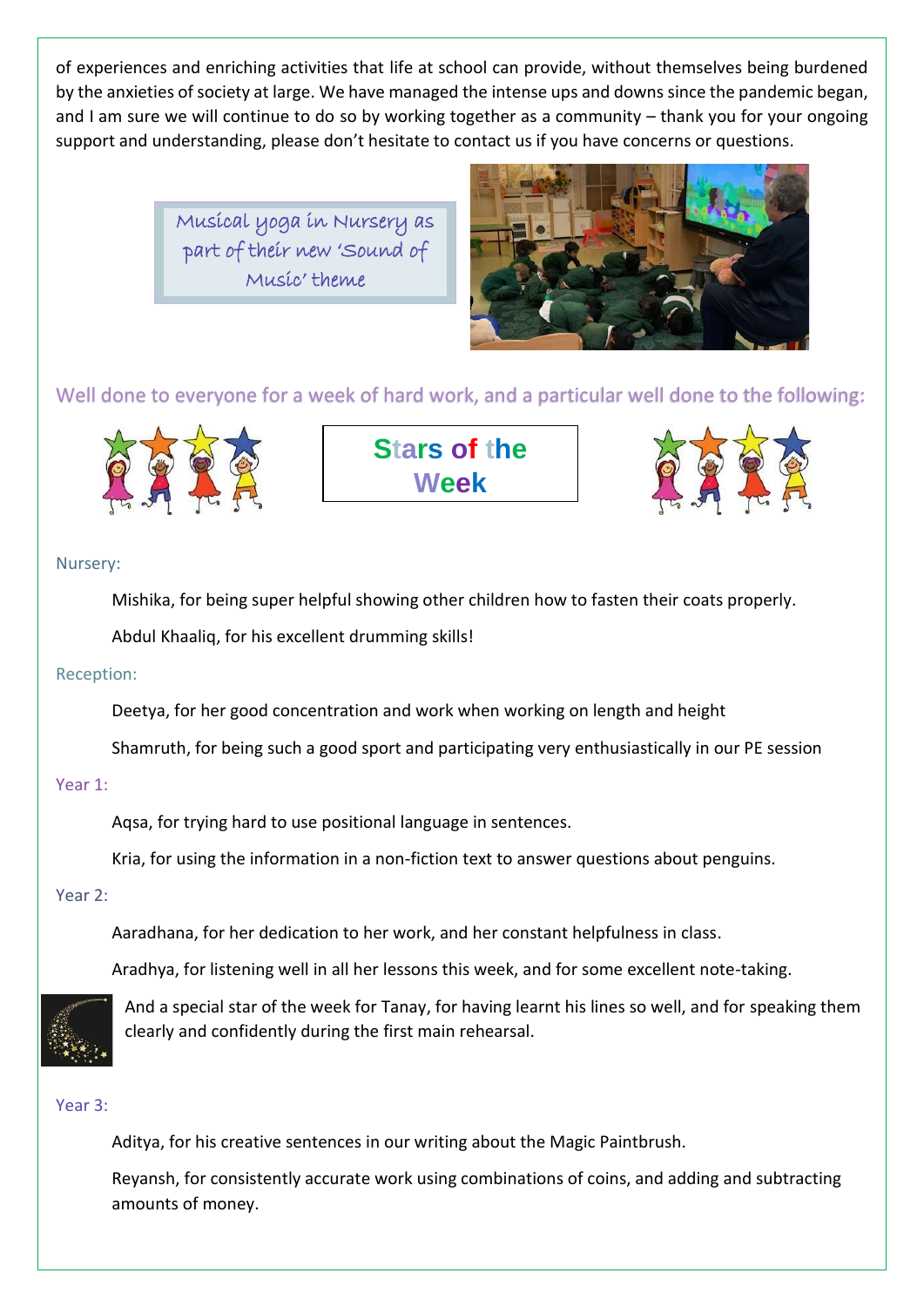#### Year 4:

Krishav, for great work in maths with applying different methods of addition accurately and with attention to detail.

Lavishka, for finding lots of features of persuasive adverts in our collection of example adverts.

### Year 5:

Arka & Geethika, for super collaboration to produce beautiful printing.

Ovee, for immaculate Topic work.

# Year 6:

Aladdin (Thomas) for learning his 70+ lines so conscientiously - what a brilliant start to the production!

# **Information for the week**

**Bletchley Park** was the home of British World War Two codebreaking; a place where technological innovation and human endeavour came together to make groundbreaking achievements that have helped shape the world we live in today.

During World War Two, the Government Code and Cypher School (GC&CS) was based at Bletchley Park. It grew from a small team of specialists to a vast intelligence factory of thousands of dedicated women and men. This extraordinary combination of brilliant and determined people and cutting-edge technology contributed significantly to Allied victory. In tough conditions, they provided vital intelligence and developed pioneering technological innovation that had a direct and profound influence on the outcome of the war.

Next Tuesday, 23<sup>rd</sup> November, the Year 6s will be following an online learning session direct from **Bletchley Park**, to tie in with their current topic on Espionage.

They have been working hard to prepare for the workshop and are rapidly becoming experts in all sorts of codes and ciphers, as well as beginning to understand the very different lifestyle and challenges facing codebreakers during the Second World War.

The Oak library will be transformed into our own Bletchley Park Codebreakers' Hut, and we'll make the most of the benefits of the high-tech screen to find out how all of this technology started!

machine



• Many thanks for the recent efforts to ensure that children arrive on time every morning. Apart from the occasional difficulties with traffic, everyone has been in school by 9h and the lessons have been able to start on time! Fantastic $\circled{c}$ !



• Swimming lessons started for the **first group** of the Year 2 class on **Thursday, 18th November** and all of the children did really well. Please remember that ALL clothes must be labelled with your child's name, otherwise they may well come home with the wrong clothes!